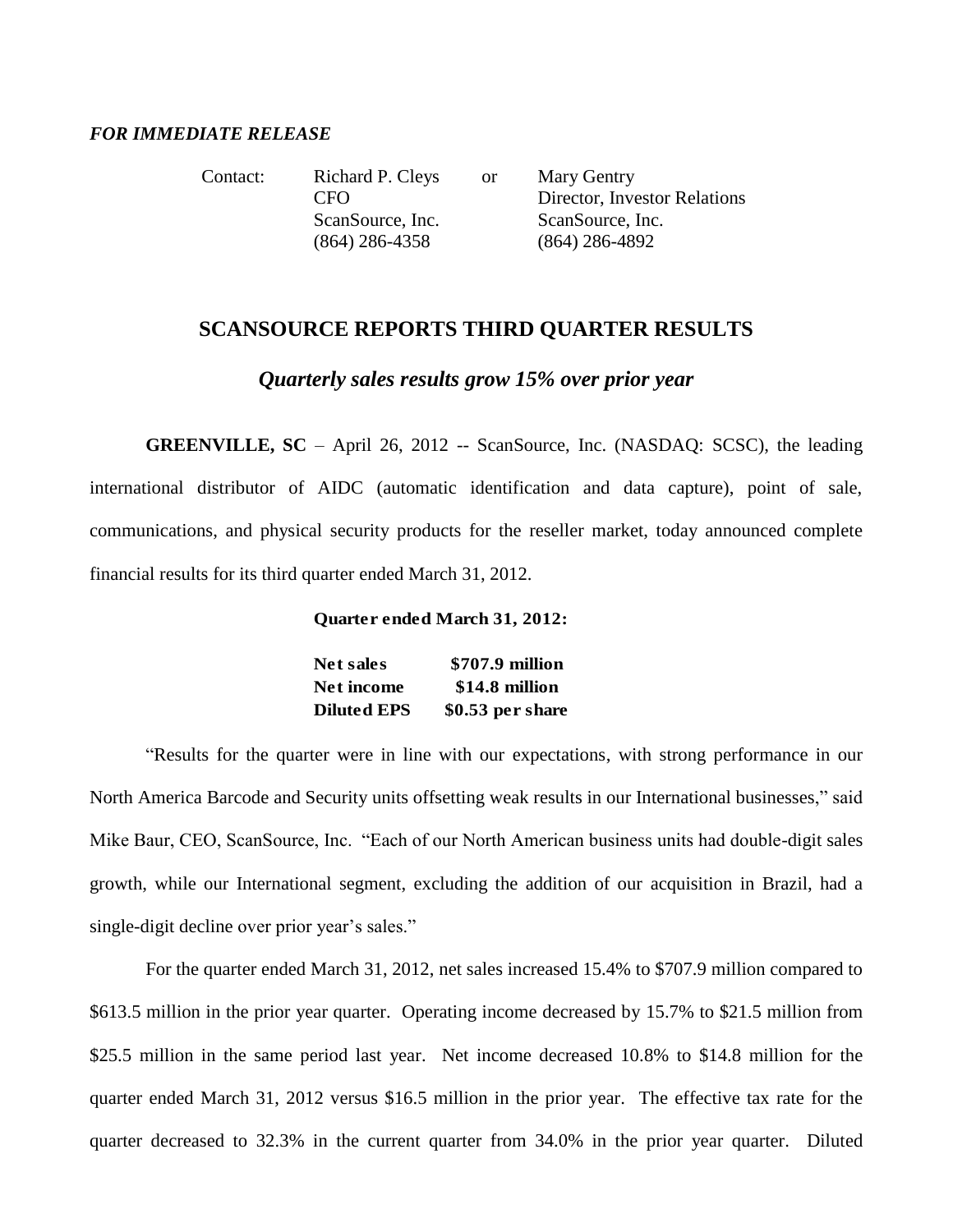earnings per share decreased 11.7% to \$0.53 in the current quarter compared to \$0.60 in the prior year quarter.

#### **Outlook for Next Quarter**

The Company announced its current expectations for the fourth quarter of fiscal 2012. ScanSource expects that net revenues for the quarter ending June 30, 2012 could range from \$780 million to \$800 million, and diluted earnings per share could be in the range of \$0.60 to \$0.64 per share.

#### **Webcast Details**

ScanSource will present additional information about its financial results and outlook on a conference call today at 5:00 p.m. (ET). A webcast of the call will be available for all interested parties and can be accessed at www.scansourceinc.com (Investor Relations section). The webcast will be available for replay for 30 days.

#### **Safe Harbor Statement**

This press release contains comments that are "forward-looking" statements that involve risks and uncertainties; these statements are subject to the safe harbor created by the Private Securities Litigation Reform Act of 1995. Any number of important factors could cause actual results to differ materially from anticipated or forecasted results, including, but not limited to, factors affecting our expanded operations in emerging markets, such as Brazil, that expose us to greater political and economic volatility than our operations in established markets; the results of purchase accounting; macroeconomic circumstances that could impact our business, such as currency fluctuations; continued adverse capital and credit market conditions; and an economic downturn. For more information

2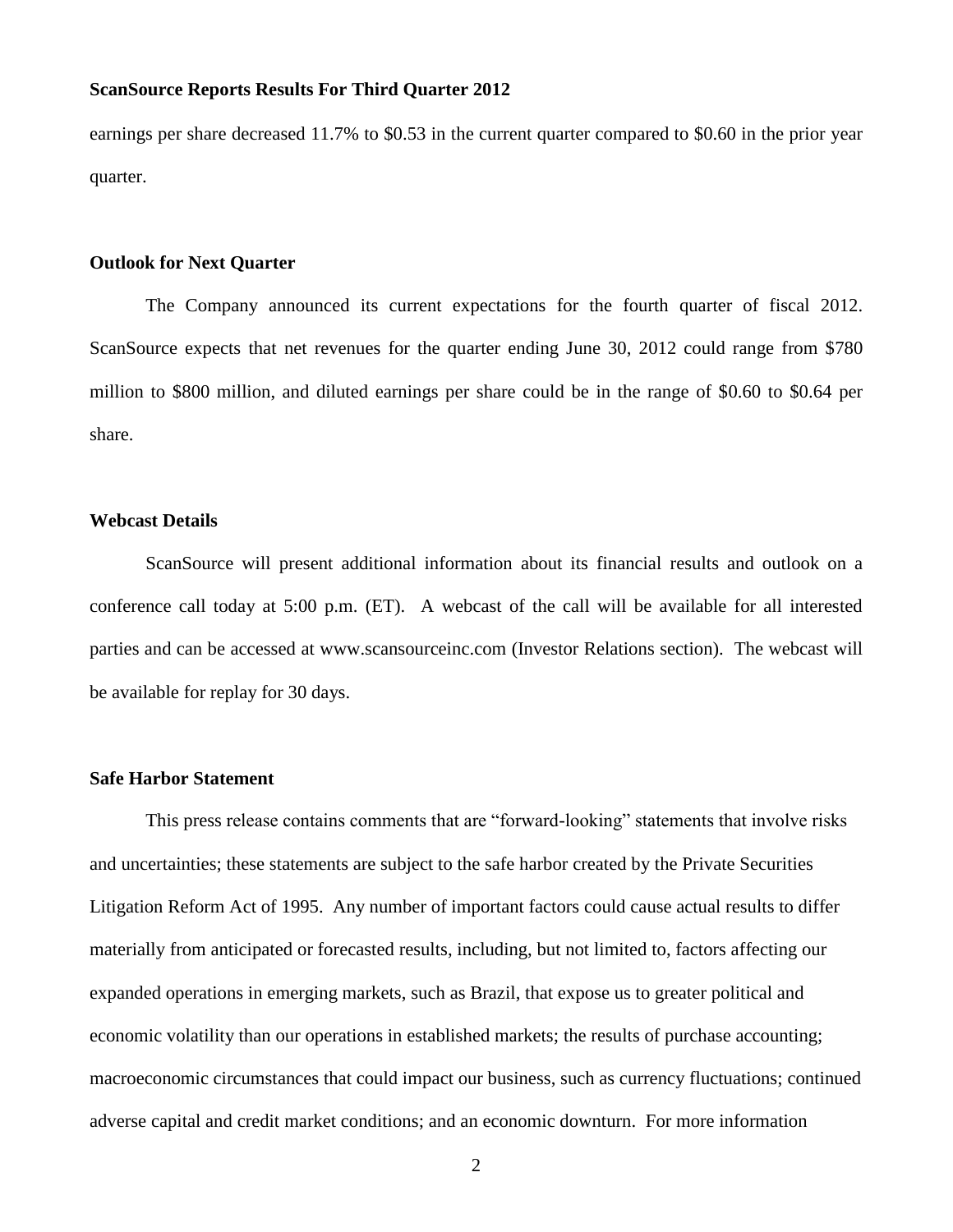concerning factors that could cause actual results to differ from anticipated results, see the Company's annual report on Form 10-K for the year ended June 30, 2011 and Form 10-Q for the quarters ended September 30, 2011 and December 31, 2011 filed with the Securities and Exchange Commission. Except as may be required by law, the Company expressly disclaims any obligation to update these forward-looking statements to reflect events or circumstances after the date of this press release or to reflect the occurrence of unanticipated events.

### **Non-GAAP Financial Information**

In addition to disclosing results that are determined in accordance with United States Generally Accepted Accounting Principles ("GAAP"), the Company also discloses return on invested capital ("ROIC"), a non-GAAP measure. Management uses ROIC as a performance measurement because it believes that this metric best balances the Company's operating results with its asset and liability management. It excludes the results of capitalization decisions, is easily computed and understood, and drives changes in shareholder value. In addition, the Company's Board of Directors uses this non-GAAP measure in evaluating management performance and setting management compensation. Analysis of results and outlook on a non-GAAP basis should be used as a complement to, and in conjunction with, data presented in accordance with GAAP. A reconciliation of the Company's non-GAAP financial information to GAAP is set forth in a following table.

## **About ScanSource, Inc.**

ScanSource, Inc. (NASDAQ:SCSC) is the leading international distributor of specialty technology products, consisting of seven sales units in North America, Latin America and Europe. ScanSource POS and Barcoding in North America, Latin America and Europe delivers AIDC and POS solutions; Catalyst Telecom in the U.S. and ScanSource Communications in North America and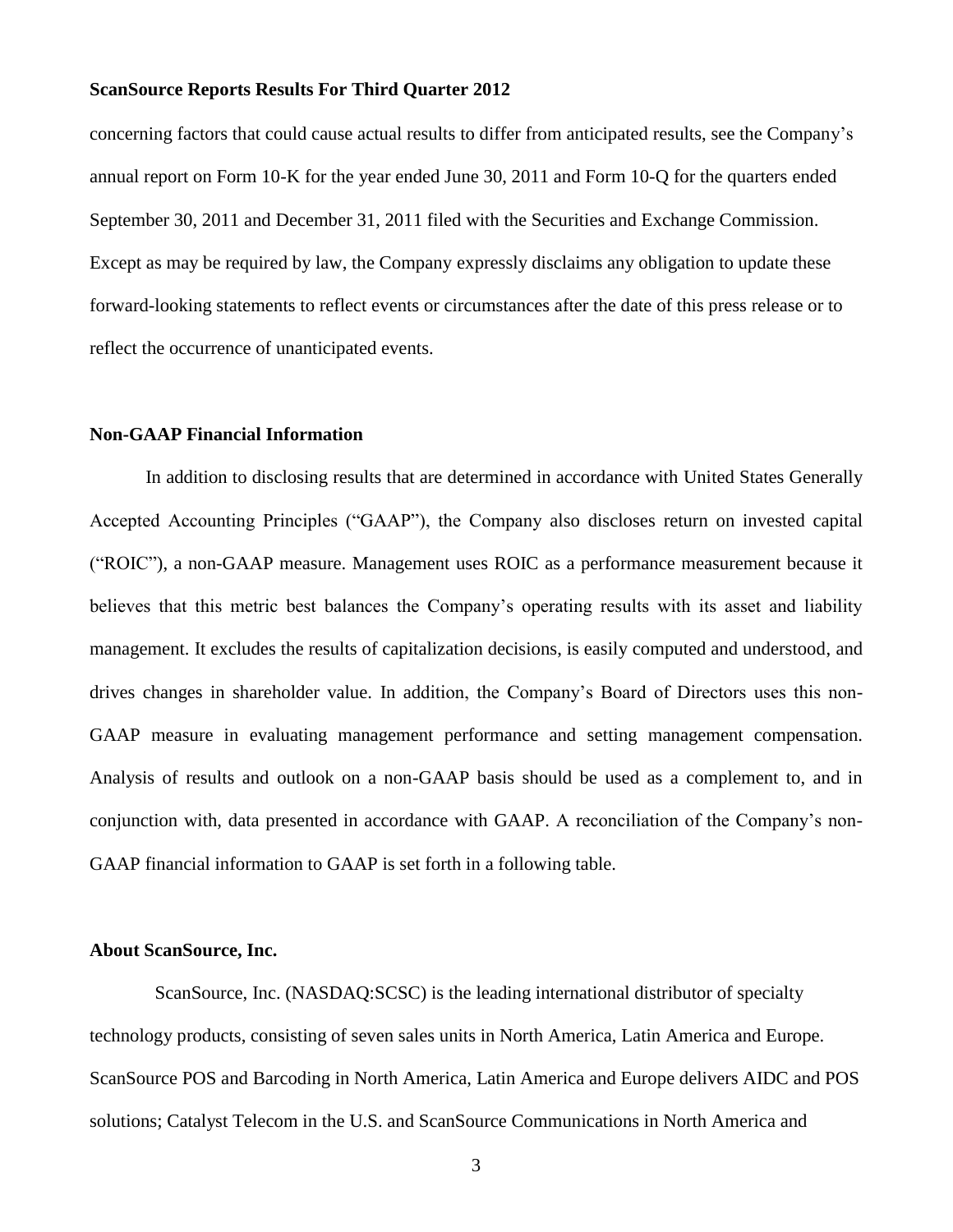Europe provide voice, video and converged communications equipment; and ScanSource Security in North America offers physical security solutions. Founded in 1992, the company ranks #839 on the Fortune 1000. For more information, call the toll-free sales telephone number at 800.944.2432 or visit www.scansourceinc.com.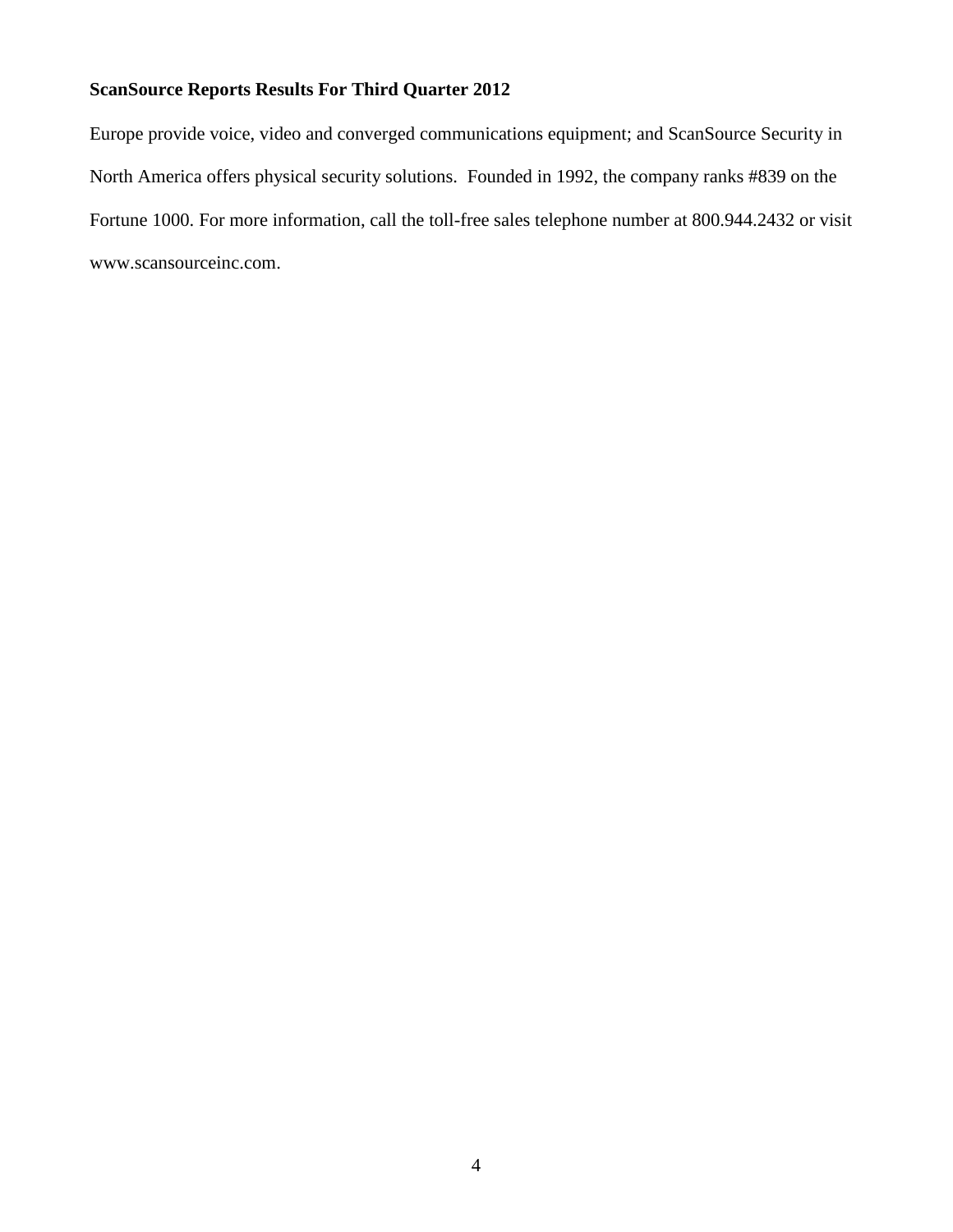## **Scan***Source* **, Inc. and Subsidiaries Condensed Consolidated Balance Sheets (Unaudited) (in thousands)**

|                                                        | March 31,<br>2012 |           | <b>June 30,</b><br>$2011*$ |           |  |
|--------------------------------------------------------|-------------------|-----------|----------------------------|-----------|--|
| <b>Assets</b>                                          |                   |           |                            |           |  |
| Current assets:                                        |                   |           |                            |           |  |
| Cash and cash equivalents                              | \$                | 34,295    | \$                         | 28,747    |  |
| Accounts receivable, less allowance of                 |                   | 445,206   |                            | 462,102   |  |
| \$26,791 at March 31, 2012                             |                   |           |                            |           |  |
| \$26,562 at June 30, 2011                              |                   |           |                            |           |  |
| Inventories                                            |                   | 501,980   |                            | 467,350   |  |
| Prepaid expenses and other assets                      |                   | 35,460    |                            | 35,421    |  |
| Deferred income taxes                                  |                   | 16,731    |                            | 15,894    |  |
| Total current assets                                   |                   | 1,033,672 |                            | 1,009,514 |  |
| Property and equipment, net                            |                   | 46,332    |                            | 36,819    |  |
| Goodwill                                               |                   | 56,363    |                            | 59,090    |  |
| Other assets, including identifiable intangible assets |                   | 71,174    |                            | 76,765    |  |
| Total assets                                           | \$                | 1,207,541 | \$                         | 1,182,188 |  |
| <b>Liabilities and Shareholders' Equity</b>            |                   |           |                            |           |  |
| Current liabilities:                                   |                   |           |                            |           |  |
| Short-term borrowings                                  | \$                |           | \$                         | 3,164     |  |
| Current portion of contingent consideration            |                   | 5,061     |                            | 2,398     |  |
| Accounts payable                                       |                   | 397,163   |                            | 406,453   |  |
| Accrued expenses and other liabilities                 |                   | 62,321    |                            | 60,157    |  |
| Income taxes payable                                   |                   | 1,341     |                            | 5,175     |  |
| Total current liabilities                              |                   | 465,886   |                            | 477,347   |  |
| Long-term debt                                         |                   | 5,429     |                            | 30,429    |  |
| Borrowings under revolving credit facility             |                   | 41,491    |                            | 26,513    |  |
| Long-term portion of contingent consideration          |                   | 14,678    |                            | 21,396    |  |
| Other long-term liabilities                            |                   | 37,607    |                            | 39,109    |  |
| <b>Total liabilities</b>                               |                   | 565,091   |                            | 594,794   |  |
| Shareholders' equity:                                  |                   |           |                            |           |  |
| Common stock                                           |                   | 137,348   |                            | 123,608   |  |
| Retained earnings                                      |                   | 514,659   |                            | 460,157   |  |
| Accumulated other comprehensive (income) loss          |                   | (9, 557)  |                            | 3,629     |  |
| Total shareholders' equity                             |                   | 642,450   |                            | 587,394   |  |
| Total liabilities and shareholders' equity             | \$                | 1,207,541 | \$                         | 1,182,188 |  |

\* June 30, 2011 results are derived from audited consolidated financial statements.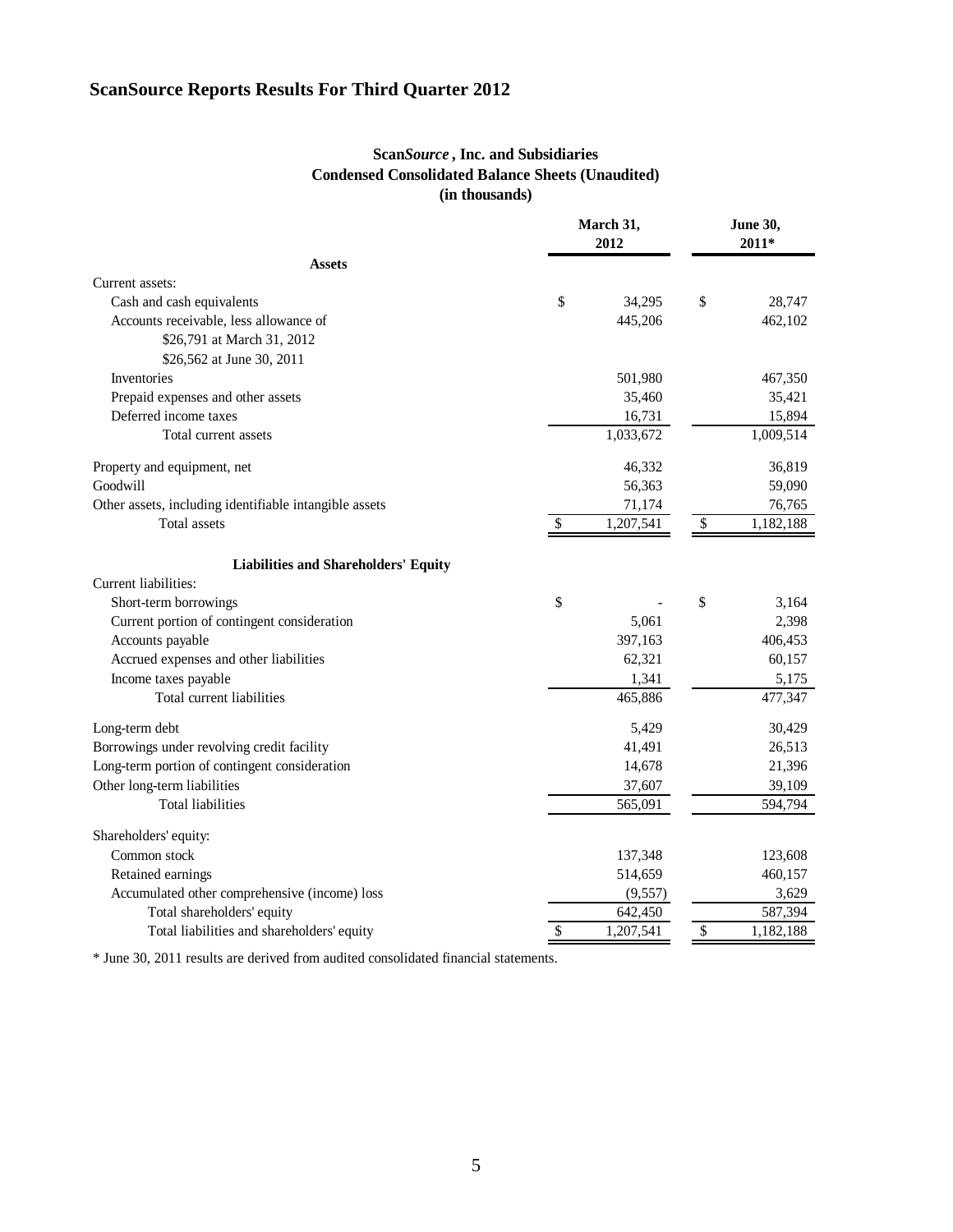## **Scan***Source* **, Inc. and Subsidiaries Condensed Consolidated Income Statements (Unaudited) (in thousands, except per share information)**

|                                                  | <b>Quarter</b> ended<br>March 31, |         |    | Nine months ended<br>March 31, |    |           |    |           |
|--------------------------------------------------|-----------------------------------|---------|----|--------------------------------|----|-----------|----|-----------|
|                                                  |                                   | 2012    |    | 2011                           |    | 2012      |    | 2011      |
| Net sales                                        | \$.                               | 707,883 | \$ | 613,466                        | S  | 2,260,827 | \$ | 1,931,641 |
| Cost of goods sold                               |                                   | 638,615 |    | 547,637                        |    | 2,032,630 |    | 1,731,704 |
| Gross profit                                     |                                   | 69,268  |    | 65,829                         |    | 228,197   |    | 199,937   |
| Operating expenses:                              |                                   |         |    |                                |    |           |    |           |
| Selling, general and administrative expenses     |                                   | 46,711  |    | 40,349                         |    | 141,753   |    | 116,071   |
| Change in fair value of contingent consideration |                                   | 1.072   |    |                                |    | 1,244     |    |           |
| Operating income                                 |                                   | 21,485  |    | 25,480                         |    | 85,200    |    | 83,866    |
| Other expense (income):                          |                                   |         |    |                                |    |           |    |           |
| Interest expense                                 |                                   | 254     |    | 429                            |    | 1,490     |    | 1,182     |
| Interest income                                  |                                   | (780)   |    | (313)                          |    | (2, 233)  |    | (918)     |
| Other, net                                       |                                   | 206     |    | 300                            |    | 3,363     |    | 492       |
| Income before income taxes                       |                                   | 21,805  |    | 25,064                         |    | 82,580    |    | 83,110    |
| Provision for income taxes                       |                                   | 7,049   |    | 8,530                          |    | 28,077    |    | 29,248    |
| Net income                                       |                                   | 14,756  | \$ | 16,534                         | \$ | 54,503    | \$ | 53,862    |
| Per share data:                                  |                                   |         |    |                                |    |           |    |           |
| Net income per common share, basic               |                                   | 0.54    |    | 0.61                           |    | 2.00      |    | 2.01      |
| Weighted-average shares outstanding, basic       |                                   | 27,489  |    | 26,938                         |    | 27,290    |    | 26,811    |
| Net income per common share, diluted             |                                   | 0.53    |    | 0.60                           | S  | 1.97      | S  | 1.98      |
|                                                  |                                   |         |    |                                |    |           |    |           |
| Weighted-average shares outstanding, diluted     |                                   | 27,926  |    | 27,413                         |    | 27,709    |    | 27,182    |